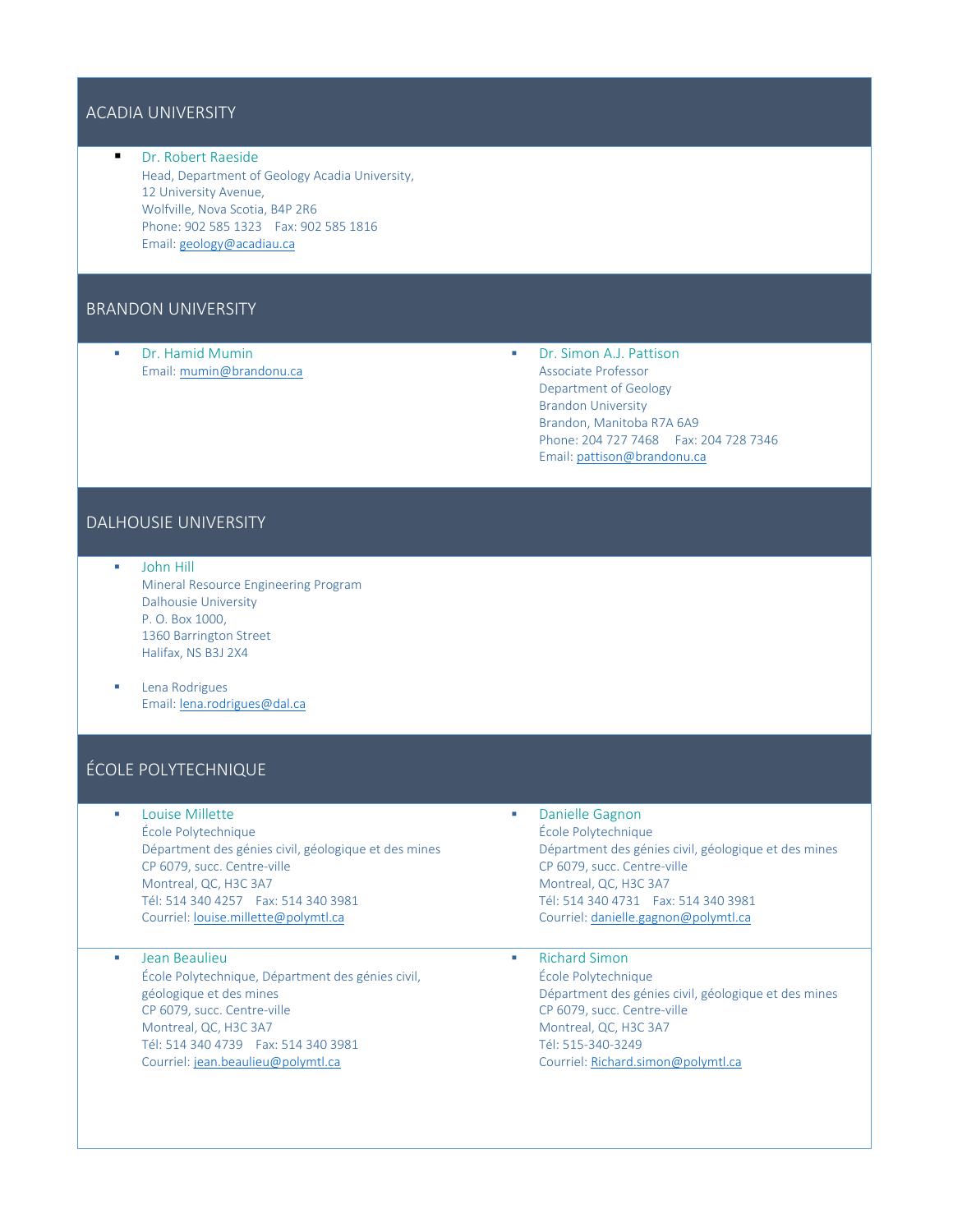## LAURENTIAN UNIVERSITY

 Dr. Ramesh Subramanian School of Engineering Covering Letter Laurentian University Ramsey Lake Road Sudbury, ON P3E 2C6

**Dr. Dougal McCreath** Professor Emeritus School of Engineering, Laurentian University Ramsey Lake Road, Sudbury, Ontario P3E 2C6 Email[: dmccreath@laurentian.ca](mailto:dmccreath@laurentian.ca)

## MCGILL UNIVERSITY

| Prof. Gordon Smith<br>×<br>Department of Mining and Materials Engineering<br><b>McGill University</b><br>M. H. Wong Building<br>3610 University St.<br>Montreal, QC H3A 2B2<br>Phone: 514 398 1072<br>Email: gordon.smith@mcgill.ca | <b>Prof George Demopoulos</b><br>×<br>Department of Mining and Materials Engineering<br><b>McGill University</b><br>M. H. Wong Building<br>3610 University St.<br>Montreal, QC H3A 2B2<br>Email: george.demopoulos@mcgill.ca                            |
|-------------------------------------------------------------------------------------------------------------------------------------------------------------------------------------------------------------------------------------|---------------------------------------------------------------------------------------------------------------------------------------------------------------------------------------------------------------------------------------------------------|
| <b>Frank Mucciardi</b><br>×.<br>Department of Mining and Materials Engineering<br><b>McGill University</b><br>M. H. Wong Building<br>3610 University St.<br>Montreal, QC H3A 2B2                                                    | <b>Mainul Hasan</b><br>H.<br>Department of Mining and Materials Engineering<br><b>McGill University</b><br>M. H. Wong Building<br>3610 University St.<br>Montreal, QC H3A 2B2<br>Phone: 514 398 2524<br>Email: mainul.hasan@mcgill.ca                   |
| Dr. John Stix<br>×<br><b>McGill University</b><br>Earth & Planetary Sciences<br>3450 University Street<br>Montreal, QC H3A 2A7                                                                                                      | Dr. Ferri Hassani<br>×<br>Department of Mining and Materials Engineering<br><b>McGill University</b><br>Frank Dawson Adams Building, Room 109<br>3450 University St.<br>Montreal, QC H3A 2A7<br>Phone: 514 398 8060<br>Email: ferri.hassani@mcgill.ca   |
| Hani Mitri<br>T,<br>Department Mining and Materials Engineering<br><b>McGill University</b><br>Frank Dawson Adams Building, Room 109<br>3450 University St.<br>Montreal, QC H3A 2A7                                                 | Dr. Andrew Hynes<br>×<br><b>McGill University</b><br>Dept. of Earth and Planetary Sciences<br>3450 University Street<br>Montreal, PQ, H3A 2A7<br>Phone: 514 398 6768<br>Fax: 514 398 4680<br>(Secretary: 514 398 6767)<br>Email: andrew.hynes@mcgill.ca |
| ٠<br><b>John Mossop</b><br>Department of Mining and Materials Engineering<br><b>McGill University</b><br>Frank Dawson Adams Building, Room 109<br>3450 University St.<br>Montreal, QC H3A 2A7                                       |                                                                                                                                                                                                                                                         |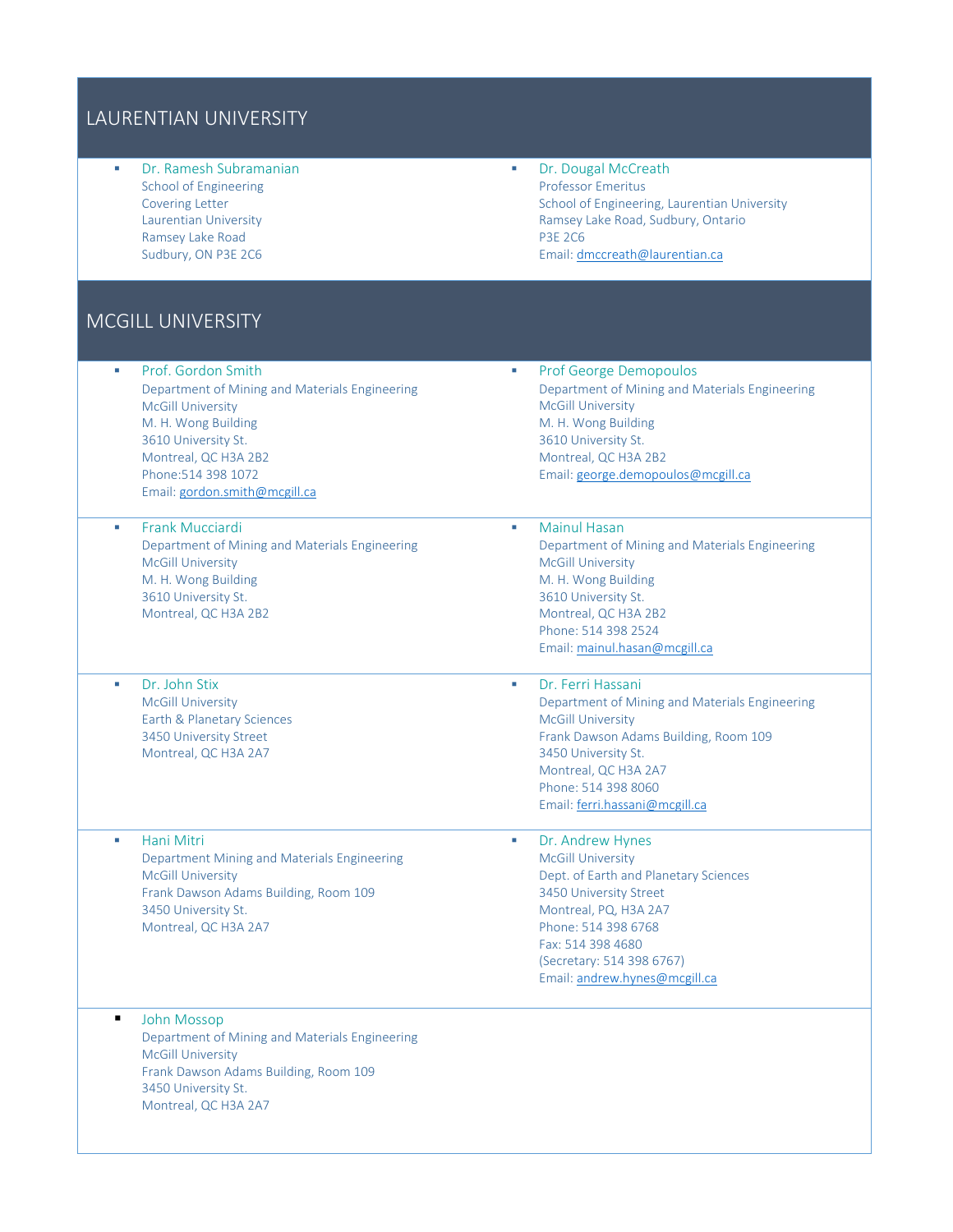### MEMORIAL UNIVERSITY

 Dr. John Hanchar Department of Earth Sciences Memorial University PO BOX 4200, Station C St. John's, NL A1B 3X5

**Dr. Duncan McIlroy** Department of Earth Sciences Memorial University of Newfoundland cc: Dr. Martha Hickman Hild Alexander Murray Building PO Box 4200, Station C St. John's, NL A1B 3X5 Phone: 709 737 3001 Fax: 709 737 2589

## QUEEN'S UNIVERSITY

- Laeeque Daneshmend Queen's University Department of Mining Engineering Goodwin Hall, Room 354 Kingston, ON K7L 3N6
- Dr. J. Archibald [archibal@mine.queensu.ca](mailto:archibal@mine.queensu.ca)
	- Wanda Badger (Assistant) Phone: 613 533 2230 Fax: 613 533 6597
- Dr. R.W. Dalrymple Dept. Geological Sciences & Geological Engineering Miller Hall, Queen's University Kingston, ON K7L 3N6 Email[: dalrymple@geol.queensu.ca](mailto:dalrymple@geol.queensu.ca)
- Dr. Takis Katsabanis Queen's University Department of Mining Engineering Goodwin Hall, Room 354 Kingston, ON K7L 3N6 Email[: takis.katsabanis@mine.queensu.ca](mailto:takis.katsabanis@mine.queensu.ca)
- **Tina McKenna** Department of Mining Engineering Goodwin Hall, Room 354 Queen's University Kingston, ON K7L 3N6 Email[: tina.mckenna@mine.queensu.ca](mailto:tina.mckenna@mine.queensu.ca)
- **Vic Pakalnis** Dept. Mining Eng. Goodwin Hall, Room 325B Queen's University 25 Union St. Kingston, ON K7L 3N6 Email[: pakalnis@queensu.ca](mailto:pakalnis@queensu.ca)

# UNIVERSITÉ DU QUÉBEC À CHICOUTIMI

**Prof. Damien Gaboury** Université du Québec à Chicoutimi Département des Sciences de la Terre 555, boul de l'Université Est. Chicoutimi, QC G7H 2B1 Tél: 418 545 5011 Direct: 418 545 5696 Ext. 2270 Courriel: [damien\\_gaboury@uqac.ca](mailto:damien_gaboury@uqac.ca)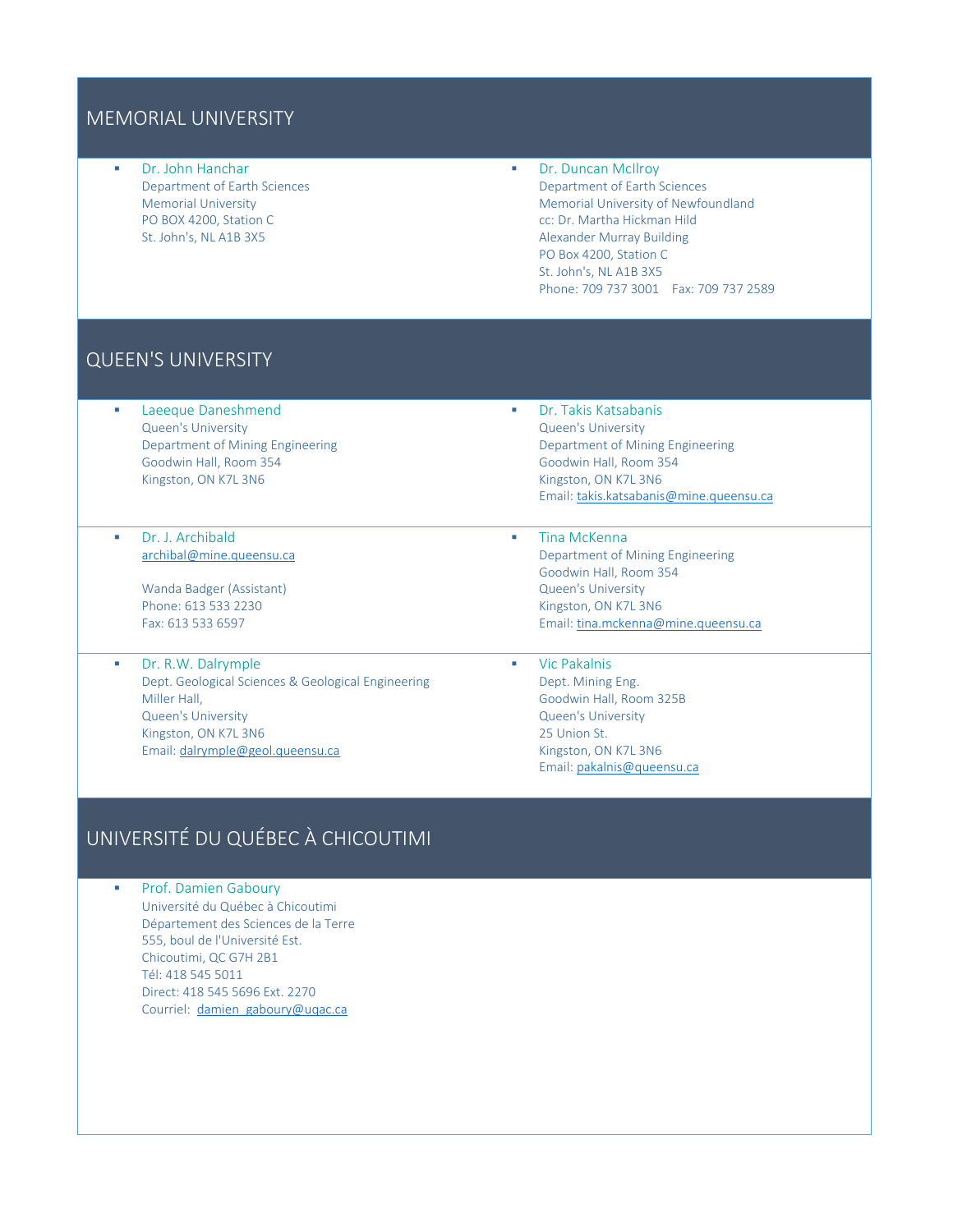# UNIVERSITÉ DU QUÉBEC À MONTRÉAL

 Normand Goulet Université du Québec à Montréal Département des Sciences de la Terre Case postale 8888, succursale Centre-ville Montréal QC H3C 3P8

# UNIVERSITÉ LAVAL

**René Therrien** 

Département de géologie et de génie géologique Pavillon Adrien-Pouliot, local 4507 Université Laval 1065, avenue de la Médecine Québec, QC G1V 0A6 Tél: 418 656-2131 poste 5400 Fax: 418 656-7339 Courriel: Rene.Therrien@ggl.ulaval.ca

 Richard LaPlante Département de génie des mines, de la métallurgie et des matériaux Pavillon Adrien-Pouliot, local 1743 Université Laval 1065, avenue de la Médecine Québec, QC G1V 0A6 Tél: 418 656-2814 Fax: 418 656-5343

 Jacek Paraszczak Département de génie des mines, de la métallurgie et des matériaux Pavillon Adrien-Pouliot, local 1728B Université Laval 1065, avenue de la Médecine Québec, QC G1V 0A6 Tél: 418 656-5103 – 418 264 3553 Fax: 418 656-5343 Courriel: Jacek.Paraszczak@gmn.ulaval.ca

**•** Dr. Georges Beaudoin Département de géologie et de génie géologique Pavillon Adrien-Pouliot Université Laval 1065, avenue de la Médecine Québec, QC G1V 0A6

## UNIVERSITY OF ALBERTA

**Dr. Jeremy Richards** 3-02 Earth Sciences Bldg. University of Alberta Edmonton, AB, T6G 2E3 Phone: 780 492 2942 Email[: jeremy.richards@ualberta.ca](mailto:jeremy.richards@ualberta.ca)

#### **EXECOLECTE:** Colette Freitas

School of Mining and Petroleum Engineering 3-040 Markin/CNRL NREF Building University of Alberta Edmonton, AB T6G 2W2 Phone: 780 492 3379 Fax: 780 492 0249

 Dr. Clayton V. Deutsch Director School of Mining and Petroleum Engineering 3-040 Markin/CNRL NREF Building University of Alberta Edmonton, AB T6G 2W2 Phone: 780 492 3379 Fax: 780 492 0249 Email[: cdeutsch@ualberta.ca](mailto:cdeutsch@ualberta.ca)

 David Lynch Dean Faculty of Engineering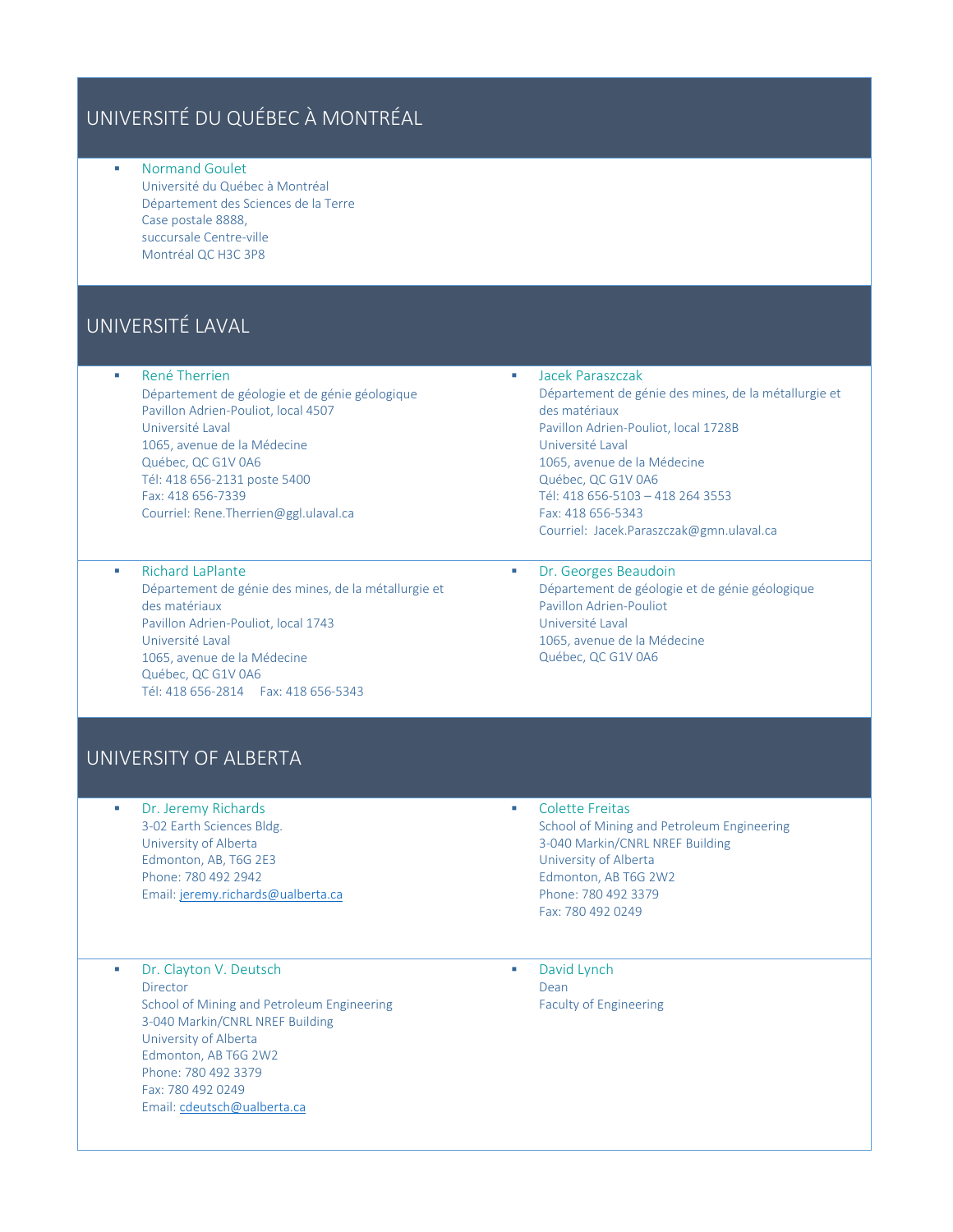### UNIVERSITY OF BRITISH COLUMBIA

**• Prof. Marcello Veiga** Department of Mining and Mineral Process Engineering University of British Columbia 6350 Stores Road Vancouver, BC V6T 1Z4 Phone: 604 822 4332 Email[: veiga@interchange.ubc.ca](mailto:veiga@interchange.ubc.ca)

Department of Mining and Mineral Process Engineering

**Malcolm Scoble** Department of Mining and Mineral Process Engineering University of British Columbia 6350 Stores Road Vancouver, BC V6T 1Z4 Phone: 604 822 8897 Fax: 604 822 5599 Email[: malcolms@interchange.ubc.ca](mailto:malcolms@interchange.ubc.ca)

#### **Greg Dipple**

Earth and Ocean Sciences Department University of British Columbia 6339 Stores Road Vancouver, BC V6T 1Z4 Phone: 604 822 4107 Fax: 604 822 9014 Email[: gdipple@eos.ubc.ca](mailto:gdipple@eos.ubc.ca)

**Mary Lou Bevier** Earth and Ocean Sciences Department University of British Columbia Room 106 - 6339 Stores Road Vancouver, BC V6T 1Z4 Phone: 604 822 4651 Email[: mbevier@eos.ubc.ca](mailto:mbevier@eos.ubc.ca)

### UNIVERSITY OF MANITOBA

**Malcolm MacLachlan** 

University of British Columbia Room 517, 6350 Stores Road Vancouver, BC V6T 1Z4 Email[: mac@mining.ubc.ca](mailto:mac@mining.ubc.ca)

**Dr. lan Ferguson** Head, Dept. of Geological Sciences University of Manitoba 125 Dysart Road Winnipeg, Manitoba, R3T 2N2 Phone: 204 474 9154 or 474 8857 Fax: 204 474 7623 Email: *i\_ferguson@umanitoba.ca* 

### UNIVERSITY OF NEW BRUNSWICK

**Dr. David Lentz** Dept. of Geology University of New Brunswick PO Box 4400 Fredericton,NB, E3B 5A3 Email[: dlentz@unb.ca](mailto:dlentz@unb.ca)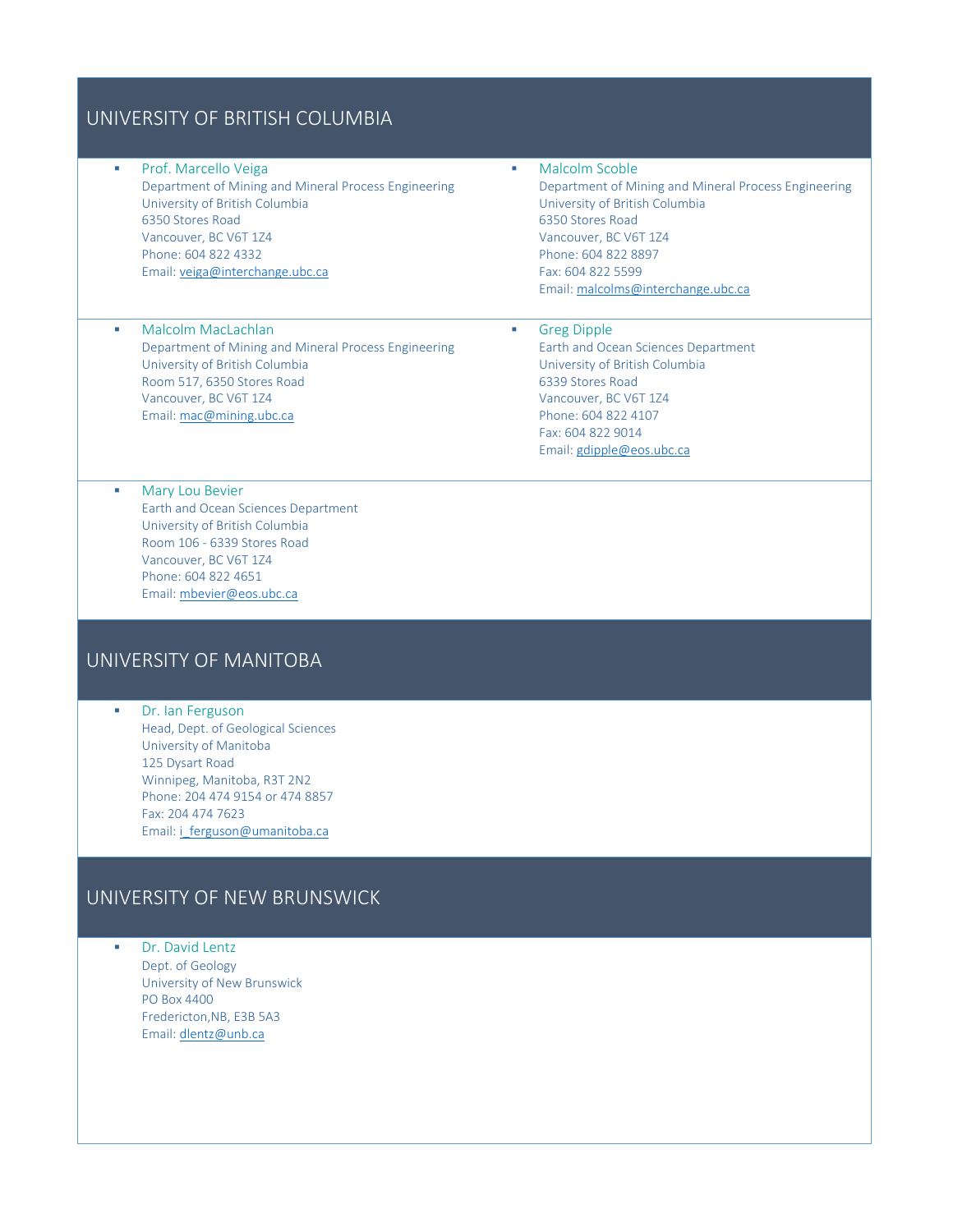### UNIVERSITY OF OTTAWA

**Keiko Hattori, FRSC** Professor Department of Earth Sciences University of Ottawa Ottawa, Ontario, K1N 6N5 Phone: 613 562 5800 ex 6866 Email: khattori@uottawa.ca

### UNIVERSITY OF SASKATCHEWAN

- **Sam Butler** 
	- Chair, Scholarship Committee University of Saskatchewan Department of Geological Sciences 114 Science Place, Saskatoon, SK S7N 5E2 Phone: 306 966 5716 Email: sambutler@usask.ca

### UNIVERSITY OF TORONTO

- **Dr. John Hadjigeorgiou** University of Toronto Lassonde Mineral Engineering Program Room 121, 170 College Street Toronto, ON M5S 3E3 Phone: 416 978 4032 Fax: 416 978 4820 Email: john[. hadjigeorgiou@utoronto.ca](mailto:hadjigeorgiou@utoronto.ca)
- **Ms. Lynn Slotkin** University of Toronto, Student Affairs Officer Department of Geology 22 Russell Street Toronto, ON M5S 3B1

## UNIVERSITY OF WATERLOO

**Dr. David Rudolph** Geology Department University of Waterloo Building E2, Room 2337 Waterloo, ON N2L 3G1 Email[: drudolph@sciborg.uwaterloo.ca](mailto:drudolph@sciborg.uwaterloo.ca) Geological Engineering Program University of Saskatchewan 57 Campus Drive Saskatoon, SK S7N 5A9 Phone: 306 966 5346 Email: doug.milne@usask.ca

**Doug Milne** 

**Dick Bailey** University of Toronto Department of Geology 22 Russell Street Toronto, ON M5S 3B1